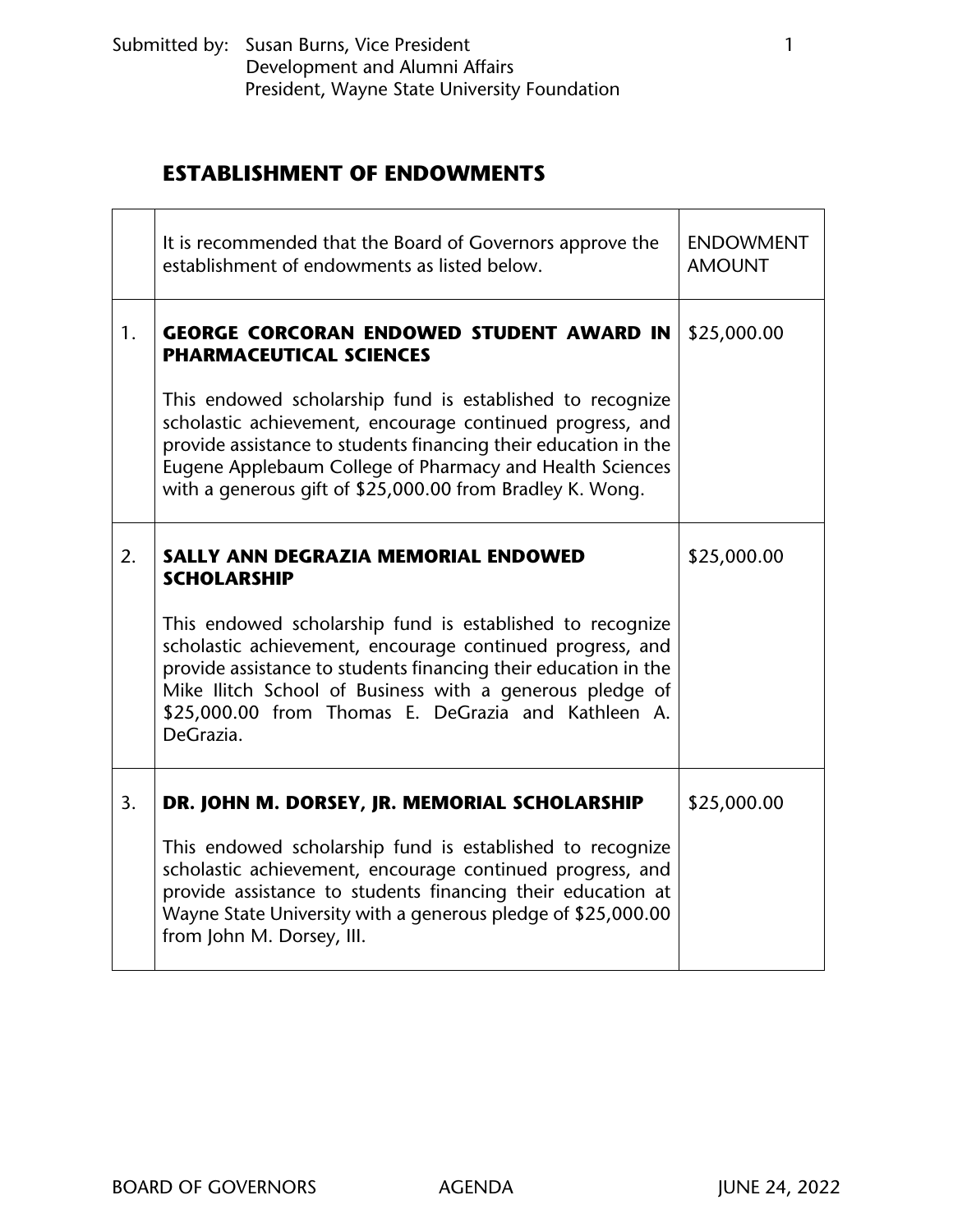## **ESTABLISHMENT OF ENDOWMENTS**

|    | It is recommended that the Board of Governors approve the<br>establishment of endowments as listed below.                                                                                                                                                                                                                | <b>ENDOWMENT</b><br><b>AMOUNT</b> |
|----|--------------------------------------------------------------------------------------------------------------------------------------------------------------------------------------------------------------------------------------------------------------------------------------------------------------------------|-----------------------------------|
| 4. | <b>FARSHAD FOTOUHI ENGINEERING STUDENT SUCCESS</b><br><b>ENDOWED SUPPORT FUND</b>                                                                                                                                                                                                                                        | \$36,000.00                       |
|    | This endowed support fund is established to provide support<br>for student programming and student scholarships in the<br>College of Engineering with gifts and pledges raised for this<br>purpose and total \$36,000 from multiple individual donors.                                                                   |                                   |
| 5. | <b>COLONEL GREGORY GADSON OFFICE OF MILITARY AND</b><br><b>VETERANS</b><br><b>ACADEMIC</b><br><b>EXCELLENCE</b><br><b>ENDOWED</b><br><b>SUPPORT FUND</b>                                                                                                                                                                 | \$1,000,000.00                    |
|    | The primary purpose of the Fund is to provide support for<br>programming and operations, and the secondary purpose of<br>the Fund is to support scholarships in the Office of Military and<br>Veterans Academic Excellence with a generous pledge of<br>\$1,000,000.00 from the James A. Anderson.                       |                                   |
| 6. | LAMBDA CHI CHAPTER OF CHI ETA PHI SORORITY<br><b>INCORPORATED ENDOWED</b><br><b>SCHOLARSHIP</b>                                                                                                                                                                                                                          | \$25,000.00                       |
|    | This endowed scholarship fund is established to recognize<br>scholastic achievement, encourage continued progress, and<br>provide assistance to students financing their education in the<br>College of Nursing with a generous gift of \$25,000.00 from<br>the Lambda Chi Chapter of Chi Eta Phi Sorority Incorporated. |                                   |